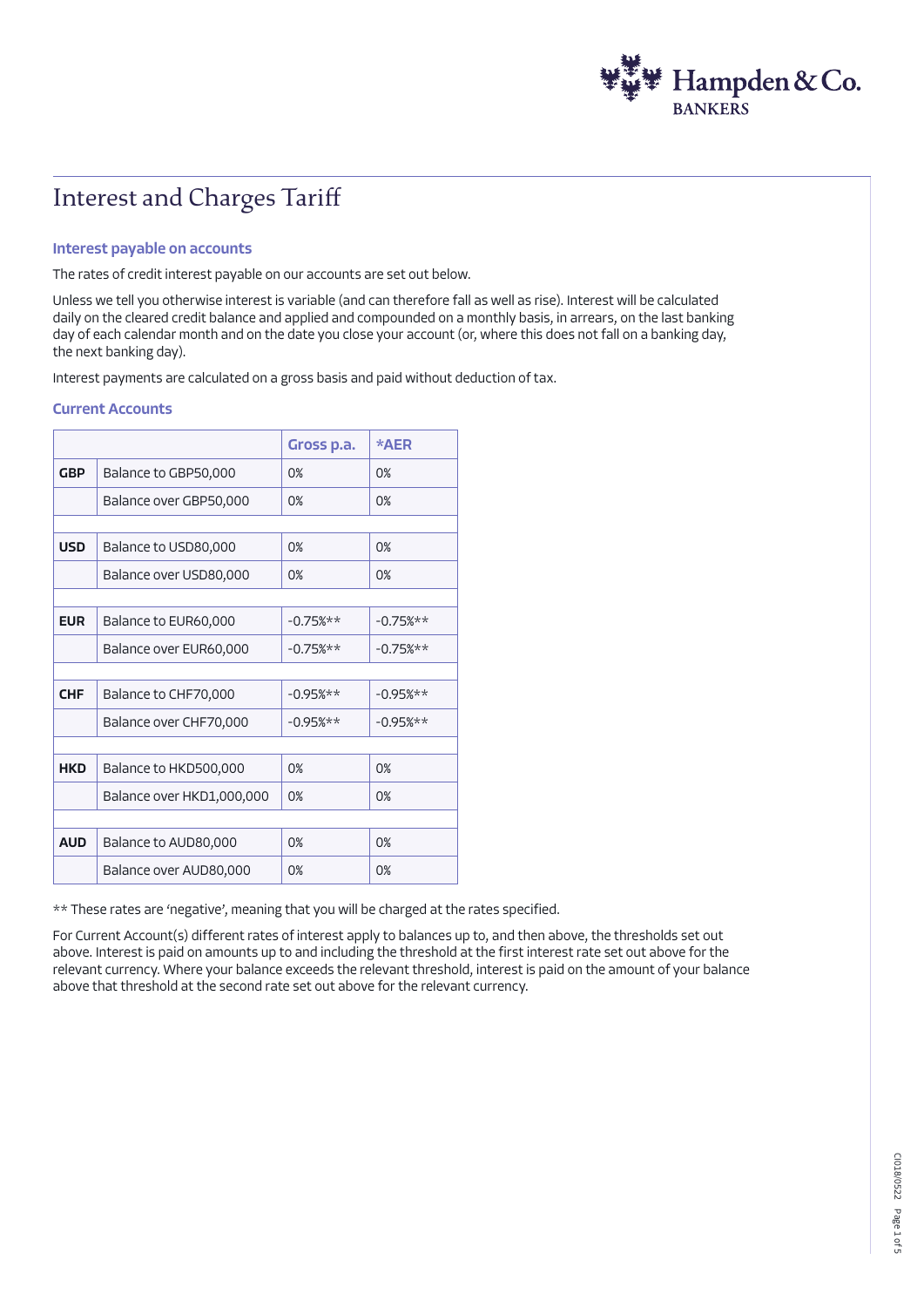#### Call Deposit Accounts

|            |                           | Gross p.a.  | *AER        |
|------------|---------------------------|-------------|-------------|
| <b>GBP</b> | Balance to GBP100,000     | 0.10%       | 0.10%       |
|            | Balance over GBP100,000   | 0.15%       | 0.15%       |
|            |                           |             |             |
| <b>USD</b> | Balance to USD160,000     | 0.05%       | 0.05%       |
|            | Balance over USD160,000   | 0.05%       | 0.05%       |
|            |                           |             |             |
| <b>EUR</b> | Balance to EUR120,000     | $-0.75%$ ** | $-0.75%$ ** |
|            | Balance over EUR120,000   | $-0.75%$ ** | $-0.75%$ ** |
|            |                           |             |             |
| <b>CHF</b> | Balance to CHF140,000     | $-0.95%$ ** | $-0.95%$ ** |
|            | Balance over CHF140,000   | $-0.95%$ ** | $-0.95%$ ** |
|            |                           |             |             |
| <b>HKD</b> | Balance to HKD1,000,000   | 0%          | 0%          |
|            | Balance over HKD1,000,000 | 0%          | 0%          |
|            |                           |             |             |
| <b>AUD</b> | Balance to AUD160,000     | 0%          | 0%          |
|            | Balance over AUD160,000   | 0%          | 0%          |

\*\* These rates are 'negative', meaning that you will be charged at the rates specified.

Call Deposit interest is paid at the highest rate applicable to the balance and will be applied to the whole balance of the account. We will tell you what the maximum deposit that you can make is when you open this account.

## 95 Day Notice Account

|            |                                                | Gross p.a. | *AER  |
|------------|------------------------------------------------|------------|-------|
| <b>GBP</b> | All Balances (subject to<br>minimum GBP50,000) | 0.60%      | 0.60% |

A 95 Day Notice Account must be opened with a minimum balance of £50,000. When you open this account, we will tell you what the maximum deposit that you can make is.

You must give us 95 days notice to make withdrawals from a 95 Day Notice Account.

## Underwriting General Operating Accounts & Underwriting Auction Accounts

Not available to all clients. Restrictive conditions apply.

|            |              | Gross p.a. | ∣ *AER |
|------------|--------------|------------|--------|
| <b>GBP</b> | All balances | 0.10%      | 0.10%  |
| <b>USD</b> | All balances | 0.05%      | 0.05%  |

## Underwriting 95 Day Notice Account

Not available to all clients. Restrictive conditions apply.

|            |                                                | Gross p.a. | $*AER$ |
|------------|------------------------------------------------|------------|--------|
| <b>GBP</b> | All balances (subject to<br>minimum GBP10,000) | 0.60%      | 0.60%  |

An Underwriting GBP 95 Day Notice Account must be opened with a minimum balance of £10,000. When you open this account, we will tell you what the maximum deposit that you can make is.

\*AER stands for Annual Equivalent Rate and illustrates what the interest rate would be if interest was paid and compounded once each year. As every advertisement for a savings product which quotes an interest rate will contain an AER, you will be able to compare more easily what return you can expect from your savings over time.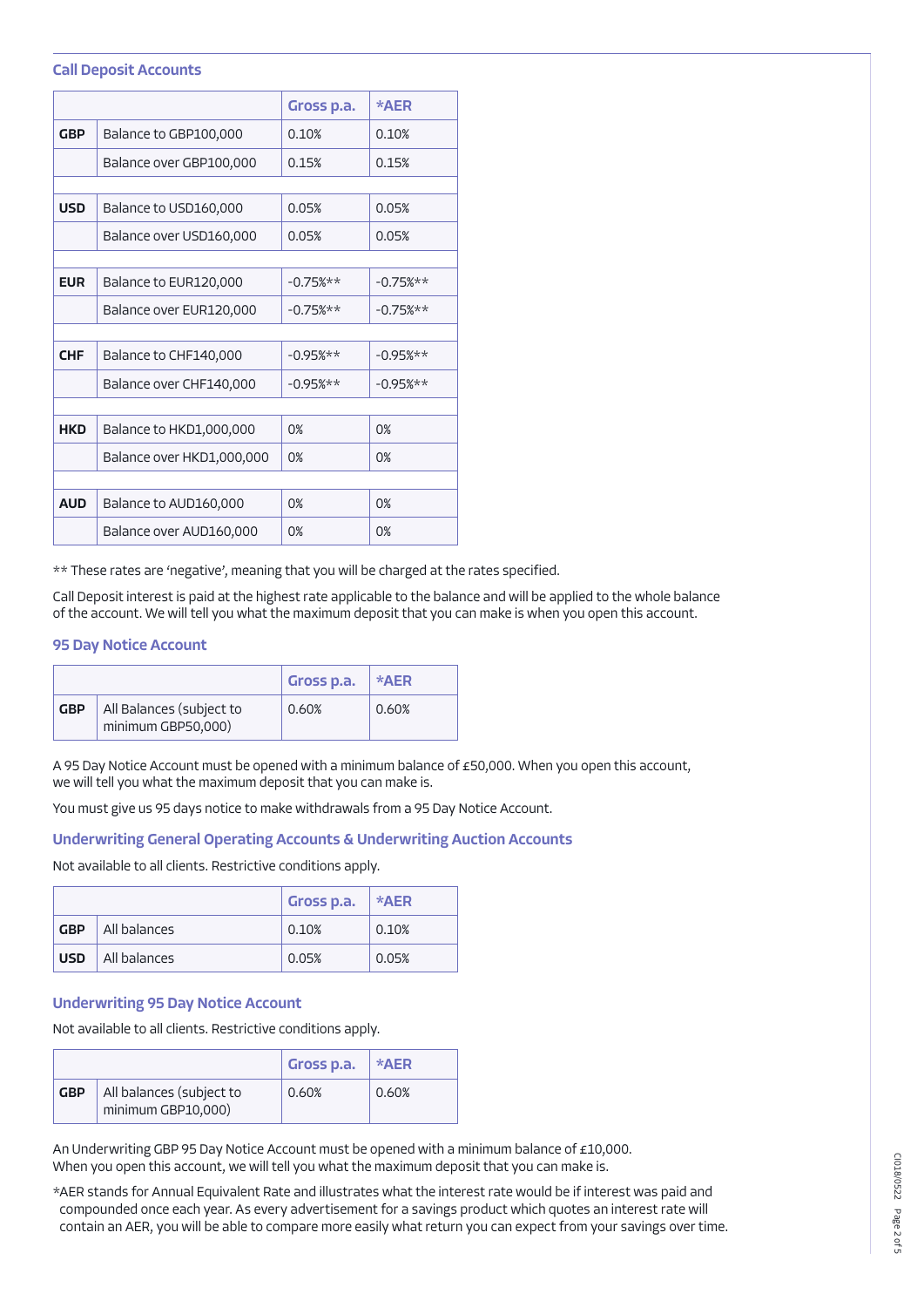## Our Charges

The charges that apply to our accounts are set out below

1. The following charges arise at the time the transaction/service takes place. They accrue during the calendar month (to the last business day) and the resultant aggregate sum is charged to the account during the following month. A notice detailing the charge and the date it will be applied will be sent to you. These charges apply to GBP current accounts only.

| Cheque with payee narrative    | £2.00 | The cheque number and payee's name will be shown on your<br>statement                                                                        |
|--------------------------------|-------|----------------------------------------------------------------------------------------------------------------------------------------------|
| Cheque without payee narrative | £1.50 | Only the cheque number will be shown on your statement                                                                                       |
| <b>Automated debit</b>         | £0.30 | Direct debits and card debits (including ATM Cash Withdrawals<br>via GBP Charge Card or GBP Debit Card)                                      |
| <b>Automated credit</b>        | £0.30 | Inward CHAPS and Faster Payments, inward standing order<br>and Credit Clearing receipt (NB: there is no charge for inward<br>SWIFT payments) |
| <b>Manual debit</b>            | £1.50 | Outward Faster Payment/standing order, cash withdrawal at<br>Hampden & Co offices                                                            |
| <b>Manual credit</b>           | £1.50 | Cheques or cash paid in at Hampden & Co offices                                                                                              |

## 2. The following charges arise and are charged at the time the transaction/service takes place.

| <b>CHAPS payment outwards</b><br>(sending money within the UK)                                                                                                                                                                         | £25.00          |                                                                                                                                                                                                                                                                                                                                                                                                                                                                                             |
|----------------------------------------------------------------------------------------------------------------------------------------------------------------------------------------------------------------------------------------|-----------------|---------------------------------------------------------------------------------------------------------------------------------------------------------------------------------------------------------------------------------------------------------------------------------------------------------------------------------------------------------------------------------------------------------------------------------------------------------------------------------------------|
| <b>SWIFT payment outwards</b><br>(sending money outside the UK)<br><b>SWIFT intermediary fee</b><br>(Australasia, North America &<br>South Africa) where you choose<br>to pay all fees to enable the full<br>amount to arrive with the | £35.00<br>£8.50 | Intermediary banks may deduct charges from the payment and,<br>therefore, the beneficiary may not receive the full amount remitted<br>by us. If you require the beneficiary to receive the full amount,<br>please advise us at the time you instruct payment. We will then<br>debit your account with any intermediary bank charges. These<br>will not be subject to pre-notification to you. Please note that for<br>payments to EEA countries it is not permissible for the remitter      |
| beneficiary's bank<br><b>SWIFT intermediary fee (Rest</b>                                                                                                                                                                              | £12.50          | to pay the intermediary fees.                                                                                                                                                                                                                                                                                                                                                                                                                                                               |
| of the world excluding EEA<br>countries) where you choose<br>to pay all fees to enable the<br>full amount to arrive with the<br>beneficiary's bank                                                                                     |                 |                                                                                                                                                                                                                                                                                                                                                                                                                                                                                             |
| <b>Foreign cheque collection</b>                                                                                                                                                                                                       | £50.00          | The paying bank may also deduct charges from the amount remitted<br>in settlement (in which case you will receive less than the face value<br>of the cheque) or may request payment of their charges before<br>processing the cheque (in which case, subject to your authorisation,<br>we will pay the charges requested by them to the debit of your<br>account). Please note that the payment of charges in advance to<br>the paying Bank is not a guarantee that the cheque will be paid |
| Inward unpaid cheque                                                                                                                                                                                                                   | £15.00          | Cheque paid into your account which is subsequently returned<br>unpaid                                                                                                                                                                                                                                                                                                                                                                                                                      |
| Unpaid item on Hampden & Co<br>account (refusing a payment<br>vdue to lack of funds)                                                                                                                                                   | £25.00          | Cheque or direct debit returned unpaid by Hampden & Co because<br>of lack of available funds                                                                                                                                                                                                                                                                                                                                                                                                |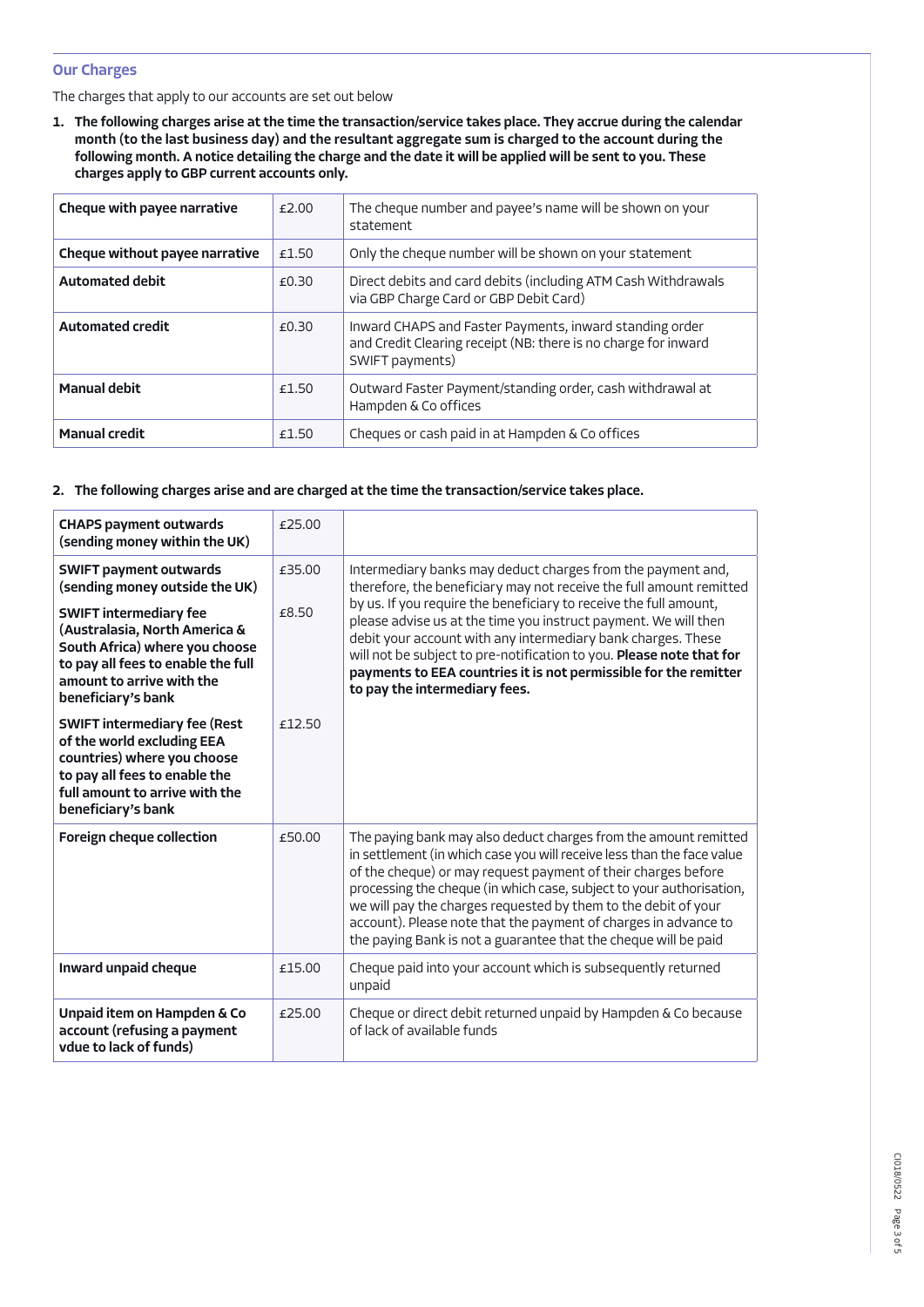#### 2. The following charges arise and are charged at the time the transaction/service takes place. (continued)

| <b>GBP MasterCard - usage</b><br>outside of the UK                                                           | 2.75% (minimum $£1.00/$<br>maximum £15.00 per<br>transaction)     | Includes "Point of Sale", internet, telephone and ATM<br>transactions                                                                                                 |
|--------------------------------------------------------------------------------------------------------------|-------------------------------------------------------------------|-----------------------------------------------------------------------------------------------------------------------------------------------------------------------|
| <b>USD MasterCard - usage</b><br>outside of countries where the<br>USD is the domestic currency              | 2.75% (minimum<br>USD2.00/maximum<br>USD25.00)                    | Includes "Point of Sale", internet, telephone and ATM<br>transactions (NB: there is no charge for usage in those<br>countries where the USD is the domestic currency) |
| <b>EUR MasterCard - usage</b><br>outside of countries where the<br><b>EUR is the domestic currency</b>       | 2.75% (minimum<br>EUR1.50/maximum<br>EUR20.00)                    | Includes "Point of Sale", internet, telephone and ATM<br>transactions (NB: there is no charge for usage in those<br>countries where the EUR is the domestic currency) |
| Use of banking counters<br>of other banks by prior<br>arrangement (known as an<br>'Open Credit' arrangement) | Charge passed on in full                                          |                                                                                                                                                                       |
| Cash delivery to your address                                                                                | Charge passed on in<br>full (calculated on a<br>commission basis) | You will be advised on the applicable charge at the time<br>you request this service.                                                                                 |

#### 3. The following charges for maintaining the account are charged monthly on the last working day, without pre-advice, for each month or part of a month that the account is open.

| <b>Monthly fee - USD Current Account</b> | USD15.00 per Current Account  |
|------------------------------------------|-------------------------------|
| <b>Monthly fee - EUR Current Account</b> | EUR15.00 per Current Account  |
| <b>Monthly fee - CHF Current Account</b> | CHF15.00 per Current Account  |
| <b>Monthly fee - HKD Current Account</b> | HKD150.00 per Current Account |
| <b>Monthly fee - AUD Current Account</b> | AUD25.00 per Current Account  |

## 4. The following are provided free of charge:

| <b>Cancelling a cheque</b>        | Instruction to Hampden & Co to refuse payment of a cheque yet to be<br>presented                                                                                            |
|-----------------------------------|-----------------------------------------------------------------------------------------------------------------------------------------------------------------------------|
| <b>Status enquiry response</b>    | Sometimes referred to as a "Bankers Opinion/Reference"                                                                                                                      |
| <b>Audit Certificate/Letter</b>   | Confirmation provided to accountants/auditors as to bank balances etc.                                                                                                      |
| Internal transfer                 | Transfers between accounts held at Hampden & Co, whether in your<br>name or not, including Cheques paid into your account that are drawn<br>on another Hampden & Co account |
| Issue of Hampden & Co Charge Card | Charges apply for usage - please see above                                                                                                                                  |

## 5. Underwriting General Operating Accounts & Underwriting Auction Accounts (Not available to all clients. Restrictive conditions apply.)

An annual fee of £200 is payable by each client holding Underwriting Accounts. The fee will be debited to GBP Underwriting General Operating Accounts annually on the last banking day of August. For new Underwriting Account clients whose Underwriting Accounts are opened during the charging year, a pro rata fee will be charged on the date of account opening. In the event that a client's Underwriting Accounts are all closed during the year, a pro rata refund will be made on the date of account closure.

#### Notes

- The above charges apply to both Personal and Non-Personal accounts.
- Young Persons (personal clients under the age of 25) are not charged for day-to-day transactions (meaning the Charges detailed in Section 1 above) up to and including the calendar month in which their twenty-fifth birthday falls.
- Clients may ask that we provide additional services, either on a permanent or ad-hoc basis, and this may incur an additional charge. Any additional charge will always be discussed and agreed before the additional service takes place and will generally be calculated on a time spent basis.